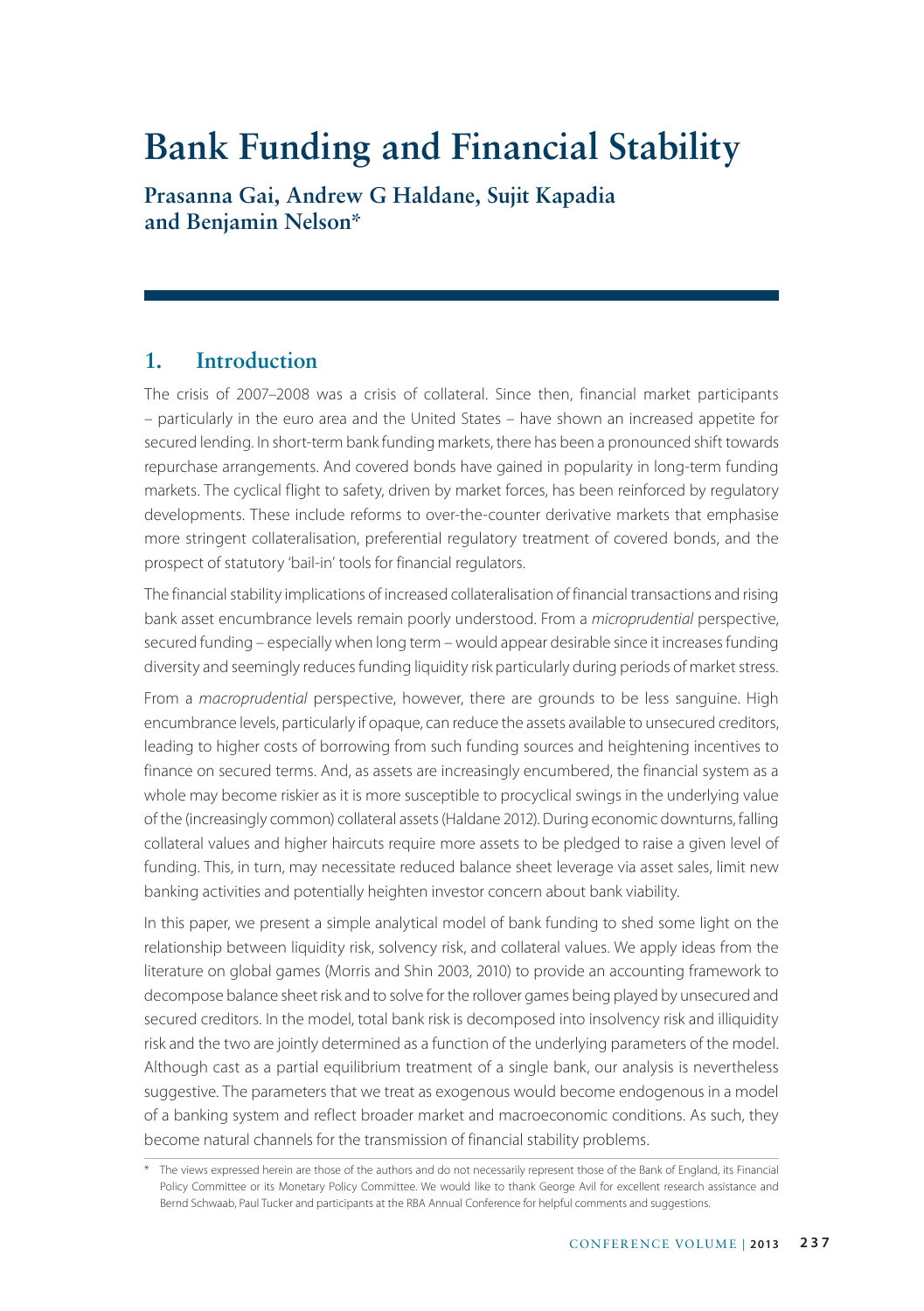Our analysis reveals the importance of the maturity of secured debt through the trade-offs faced by secured creditors. In the model, secured creditors have recourse to ring-fenced collateral in the form of a risky, illiquid asset and earn lower returns relative to unsecured creditors. A bank improves its profitability and thus solvency position by relying on long-term secured funding. But the impact on liquidity risk is ambiguous – while increased long-term stable funding improves *ex ante* liquidity risk by replacing fickle short-term debt, it also reduces the amount of unencumbered collateral that can be liquidated to service early withdrawals. If, instead, the bank seeks out short-term secured funding, interim liquidity risk and asset encumbrance become intimately intertwined. We show how factors that worsen the interim liquidity position of the bank lead secured creditors to endogenously demand more collateral which, in turn, compounds the likelihood of a run by unsecured creditors.

We are also able to obtain some simple comparative static results that shed light on the consequences of greater collateralisation of bank balance sheets for the procyclicality of the financial system. In our model, the liquidation or market value of collateral can be viewed as reflecting the state of the macroeconomy and the sensitivity to liquidity risk varies with collateral values. As banks strive to fund their operations via secured funding, their exposure to such liquidity risk can become greater than in the case where funding is by unsecured short-term debt alone. In particular, if too few assets are pledged as collateral, exposure to the risk of falls in the market value of collateral is heightened, even when secured funding is long term in nature. And when secured funding is short term, the endogeneity of asset encumbrance and the possibility of a dash for collateral exacerbate the sensitivity of liquidity risk to collateral values. In this context, we show that the imposition of minimum regulatory haircuts may reduce the sensitivity of a bank's liquidity position to variation in collateral values and thus the procyclical fluctuations generated by secured debt.

Notwithstanding considerable policy interest (e.g. CGFS 2013), the relationship between financial stability and asset encumbrance has received scant attention in the academic literature. Roland and Sowerbutts (2013) consider the factors driving asset encumbrance, such as Knightian uncertainty and the removal of implicit deposit guarantees. But their model does not consider the implications for bank liquidity risk or the impact of increased collateralisation for the procyclicality of the system. Anand, Chapman and Gai (2012) focus on covered bonds, and also use a global games approach to model the risk of a run by unsecured creditors. Following a shock, the balance sheet of the bank has to be adjusted to ensure the quality of ring-fenced assets backing the covered bond, and the critical threshold for a run depends on the extent of asset encumbrance and the liquidity of secured lending markets. Rinaldi (2011), like the present paper, also highlights the possibility of runs by secured creditors. But her focus is on the role played by ambiguity and ambiguity aversion in generating credit market freezes. Finally, a line of literature considers the amplification role of haircut shocks in generating procyclicality (e.g. Brunnermeier and Pedersen 2009; Adrian and Shin 2010; Geanakoplos 2010; Gorton and Metrick 2010; Gai, Haldane and Kapadia 2011) but typically does not consider this in light of the interplay between secured and unsecured debt or in the context of the move towards greater asset encumbrance.

The paper proceeds as follows. Section 2 presents some stylised facts on bank funding and asset encumbrance patterns, documenting some regulatory changes that are contributing towards increased collateralised borrowing. Section 3 outlines the model, and sets out how the liquidity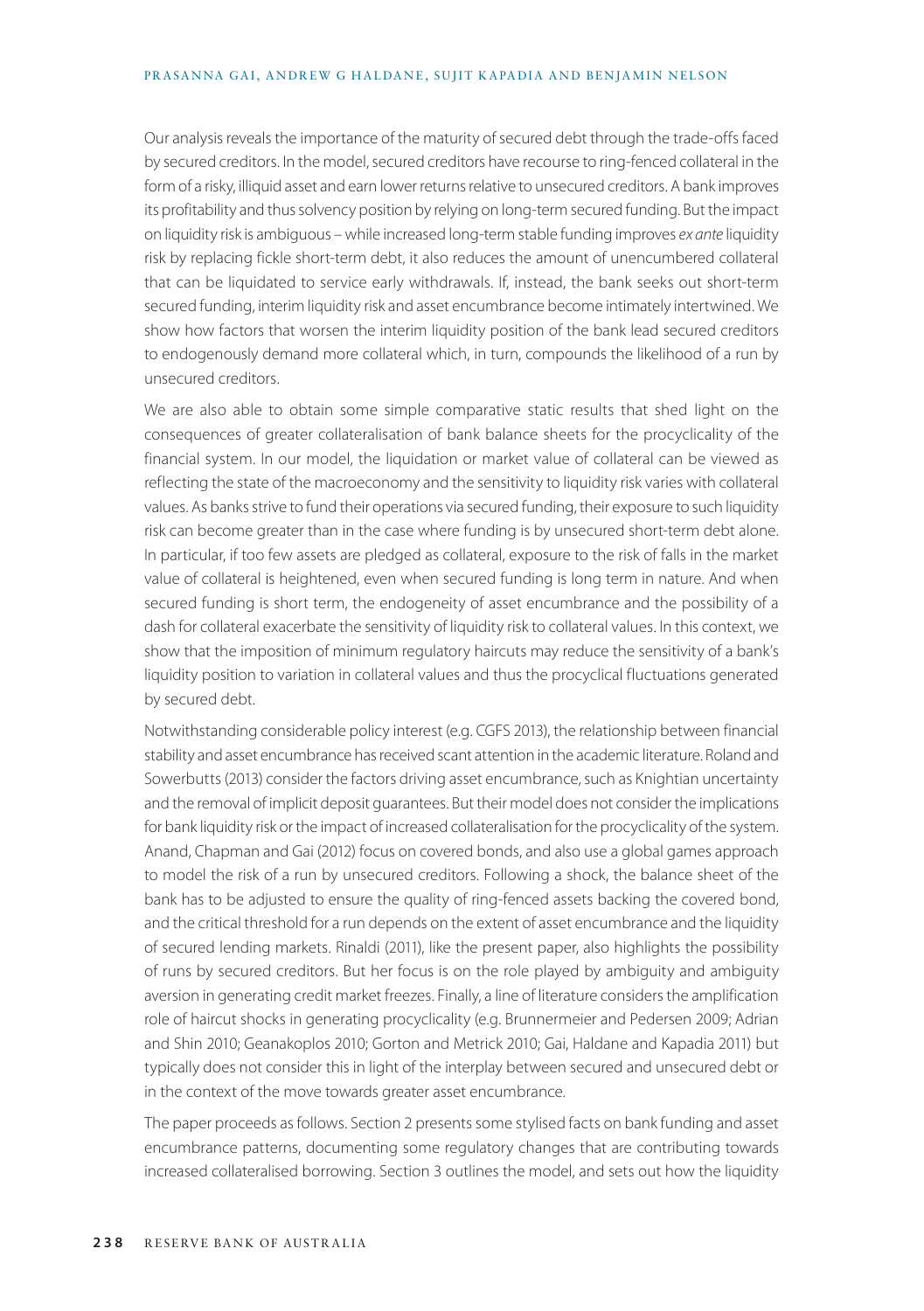risk of a bank changes with the composition of bank funding. We present the case of a bank financed solely with unsecured debt as a benchmark, and contrast the bank's liquidity risk in this case with the liquidity risk that obtains under long-term and short-term secured funding. Section 4 concludes with some policy implications in the context of the ongoing debate on regulatory reform.

# **2. Stylised Facts**

Figures 1 and 2 show the extent to which wholesale bank funding in Europe has become increasingly collateralised. Prior to the crisis, collateralised debt and asset encumbrance were most prominent in countries with a long tradition in covered bonds (e.g. Germany and Spain). But by 2011, asset encumbrance had risen markedly in countries with strained finances, such as Ireland, Greece and Italy. Figure 2 illustrates the clear recent increasing trend in the encumbrance ratios, after a prolonged plateau, of Swedish banks. The shift to collateralisation by UK financial institutions has also been marked – the proportion of system assets encumbered rose to around 5 per cent by 2011, although alternative approaches to estimating encumbrance ratios can give figures of up to 20 per cent (Bank of England 2012).



**Figure 1: Proportion of System Balance Sheets Encumbered**

Notes: Barclays Capital's estimates for the allocation of the combined 3-year LTRO (long-term refinancing operation) have been derived from Fransolet and Maraffino (2012, Figure 1); Barclays Capital's assumptions for haircuts/over-collateralisation are as follows: haircut on repo = 5 per cent, haircut on LTRO = 10 per cent and over-collateralisation of covered bonds = 30 per cent; ELA denotes emergency liquidity assistance

Sources: Barclays Capital (taken from Harrison and Samuels (2012)); European Central Bank; European Covered Bond Council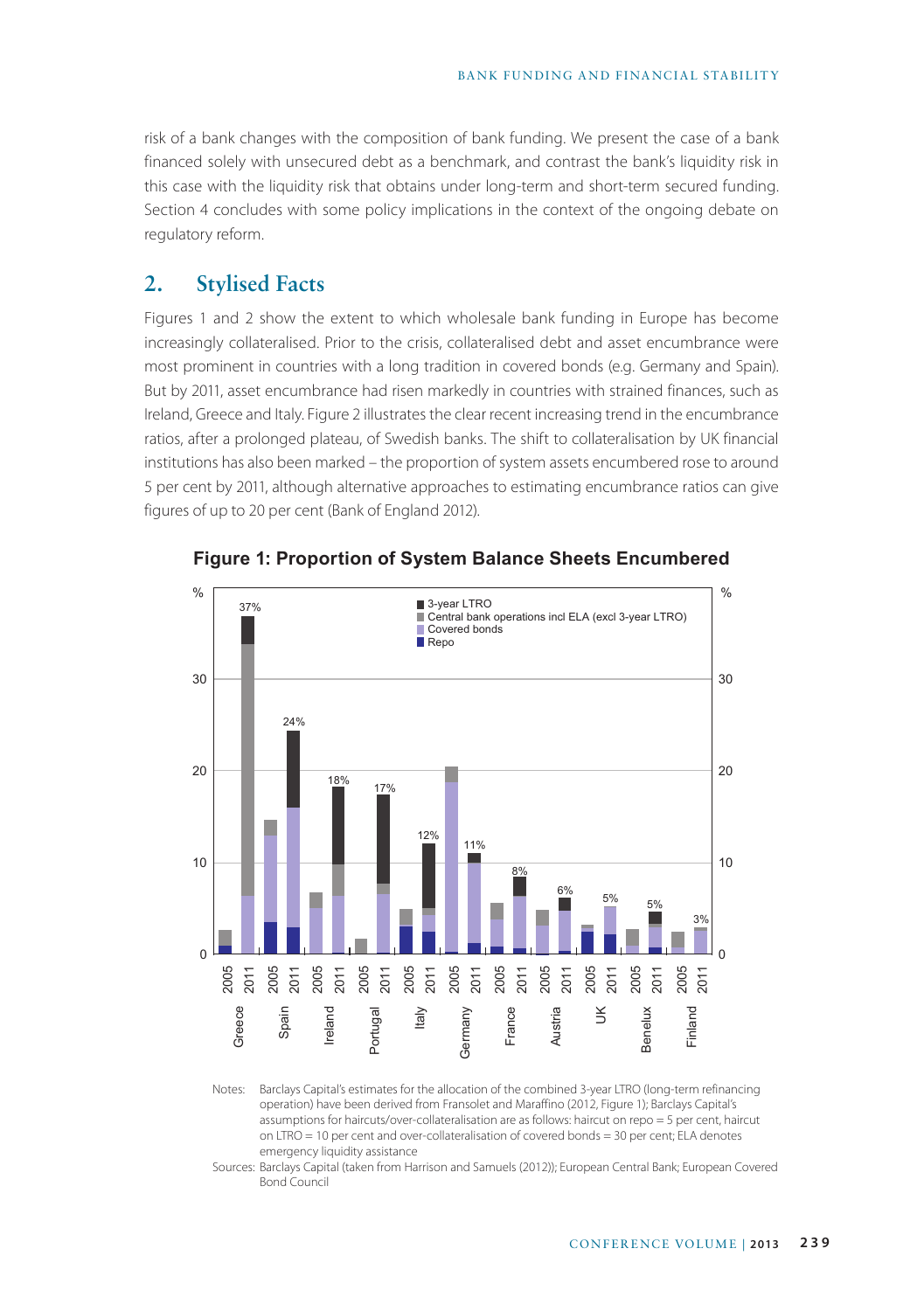

**Figure 2: Sweden – Encumbrance Trend**

Notes: Encumbrance ratio is a ratio of outstanding covered bonds to total assets adjusted for 30 per cent of over-collateralisation; data includes Swedish banks and mortgage institutions Sources: Statistics Sweden; Sveriges Riksbank (taken from Juks (2012))

Table 1 shows how the reliance on long-term secured lending, in the form of covered bonds, has increased in a number of countries. Meanwhile, US banks remain significantly reliant on short-term secured funding – for example, net repos and financial market open paper stood at around 20 per cent of total retail deposits in 2011 (Figure 3). At the same time, it should be noted that one counterpart to these overall trends has been the shrinkage of private-sector asset-backed securities markets.

| Country            | 2003    | 2005    | 2007    | 2009    | 2010    | 2011     | 2012    |  |
|--------------------|---------|---------|---------|---------|---------|----------|---------|--|
| Canada             |         |         | 2000    | 7525    | 18 003  | 38610    | 49 1 21 |  |
| Denmark            | 204 695 | 246411  | 244 696 | 319434  | 332 505 | 345 529  | 359 560 |  |
| France             | 21 079  | 32 133  | 63 555  | 134757  | 156239  | 198 395  | 208 297 |  |
| Germany            | 256027  | 237 547 | 206489  | 255 100 | 219 947 | 223 676  | 215 999 |  |
| Italy              |         |         |         | 14 000  | 26 925  | 50768    | 116405  |  |
| <b>Netherlands</b> |         | 2000    | 15 973  | 29 057  | 41 273  | 54 1 1 5 | 61 515  |  |
| Spain              | 57 111  | 150 213 | 266959  | 336750  | 343 401 | 369 208  | 406 736 |  |
| Sweden             |         |         | 92 254  | 133 903 | 188750  | 208 894  | 220 374 |  |
| United<br>Kingdom  | 5 000   | 28.384  | 84 874  | 200 466 | 203 215 | 185 052  | 185 243 |  |

### **Table 1: Outstanding Amounts of Covered Bonds Backed by Mortgage Assets** € million

Source: European Covered Bond Council (adapted from CGFS (2013, p 7))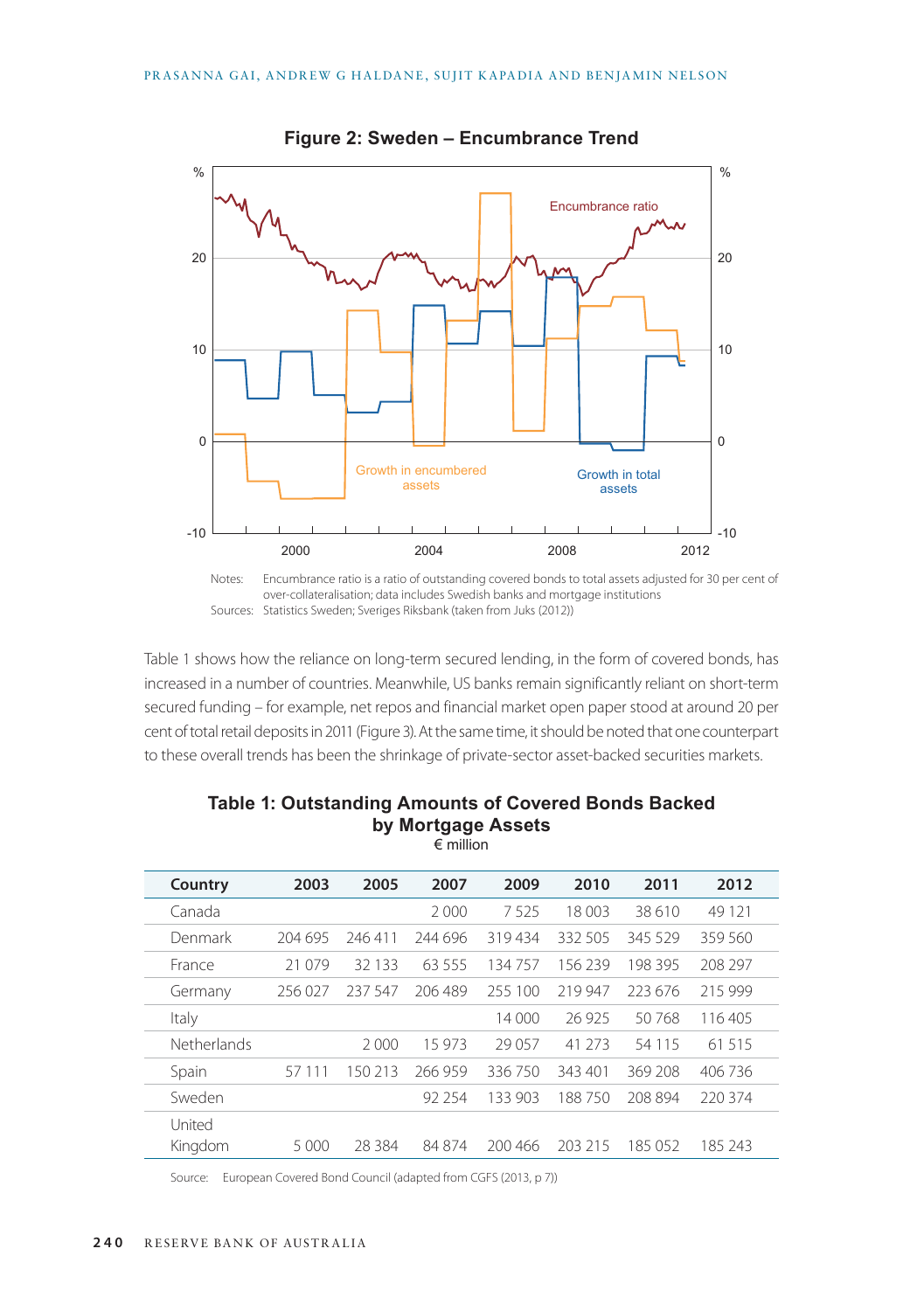

**Figure 3: United States – Repos and Financial Open Market Paper** Per cent of M2

Figure 3 also illustrates how collateralised debt and, in particular, the haircuts associated with it play a key role in procyclical behaviour. Prior to the crisis, haircuts were extremely compressed and marginal leverage was relatively high. But as haircuts rose sharply during the crisis, the subsequent decline in marginal leverage reinforced the downturn in the credit cycle. Although data on haircuts are sparse, there is reason to believe that they exhibit procyclicality. Table 2 presents the best available information on the evolution of haircuts on collateralised lending during the global financial crisis – haircuts on some securities financing transactions rose by up to 90 percentage points between 2007 and 2009.<sup>1</sup>

<sup>1</sup> For a more detailed explanation of the role of haircuts, why these haircuts might fluctuate, and further empirical evidence, see Gorton and Metrick (2010). Additional empirical evidence of cyclicality in underlying haircuts is also given by Geanakoplos (2010) and Krishnamurthy (2010).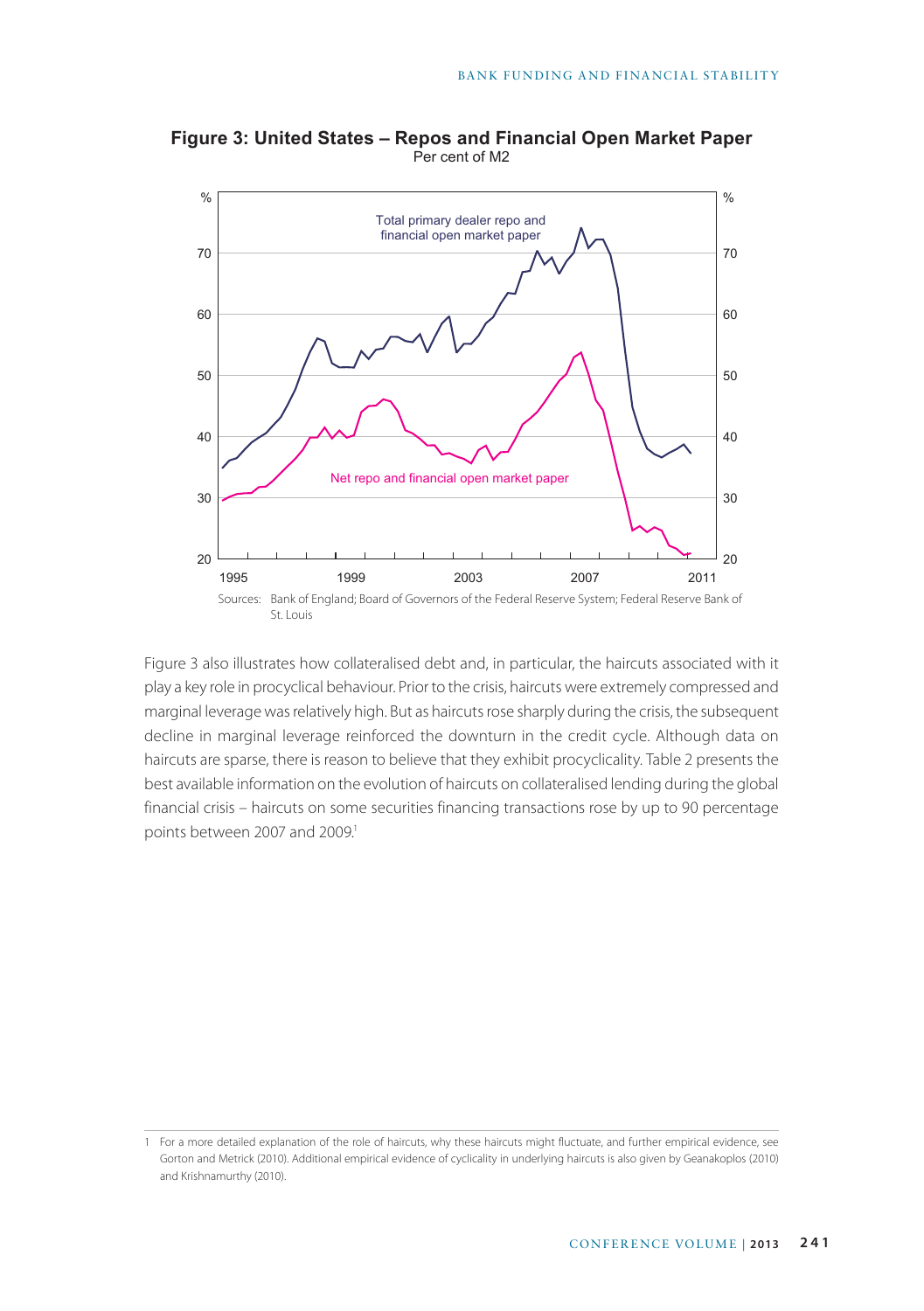|                                  |                      | <b>June 2007</b> |                                             | <b>June 2009</b>     |                              |                        |  |
|----------------------------------|----------------------|------------------|---------------------------------------------|----------------------|------------------------------|------------------------|--|
|                                  | Prime <sup>(a)</sup> | Non-             | prime <sup>(b)</sup> Unrated <sup>(c)</sup> | Prime <sup>(a)</sup> | Non-<br>prime <sup>(b)</sup> | Unrated <sup>(c)</sup> |  |
| G7 government bonds              |                      |                  |                                             |                      |                              |                        |  |
| Short-term                       | $\overline{0}$       | $\overline{0}$   | 0.5                                         | 0.5                  | 1                            | $\overline{2}$         |  |
| Medium-term                      | $\overline{0}$       | $\overline{0}$   | 0.5                                         | 1                    | $\overline{2}$               | 3                      |  |
| US agencies                      |                      |                  |                                             |                      |                              |                        |  |
| Short-term                       | 1                    | $\overline{2}$   | 3                                           | 1                    | $\overline{2}$               | 3                      |  |
| Medium-term                      | 1                    | $\overline{2}$   | 3                                           | 2                    | 5                            | 7                      |  |
| Pfandbrief                       | $\overline{O}$       | $\overline{0}$   | 1                                           | 1                    | $\overline{2}$               | 8                      |  |
| Prime mortgage-backed securities |                      |                  |                                             |                      |                              |                        |  |
| AAA-rated                        | $\overline{4}$       | 6                | 10                                          | 10                   | 20                           | $30 - 100$             |  |
| AA- and A-rated                  | 8                    | 12               | 25                                          | 100                  | 100                          | 100                    |  |
| Asset-backed<br>securities       | 10                   | 20               | 20                                          | 25                   | 50                           | 100                    |  |
| Structured products<br>(AAA)     | 10                   | 15               | 20                                          | 100                  | 100                          | 100                    |  |
| Investment-grade bonds           |                      |                  |                                             |                      |                              |                        |  |
| AAA- and<br>AA-rated             | 1                    | $\overline{2}$   | 5                                           | 8                    | 12                           | 15                     |  |
| A- and BBB-rated                 | $\overline{4}$       | 7                | 10                                          | 10                   | 15                           | 20                     |  |
| High-yield bonds                 | 8                    | 12               | 20                                          | 15                   | 20                           | 40                     |  |
| Equity                           |                      |                  |                                             |                      |                              |                        |  |
| G7 economies                     | 10                   | 12               | 20                                          | 15                   | 20                           | 25                     |  |
| Emerging<br>economies            | 15                   | 20               | 35                                          | 20                   | 25                           | 40                     |  |

### **Table 2: Typical Haircut on Term Securities Financing Transactions** Per cent

Notes: Data were gathered by a CGFS Study Group during bilateral interviews with market participants; a 100 per cent haircut implies that the relevant market was effectively closed

(a) Prime counterparty

(b) Non-prime counterparty

(c) Hedge funds and other unrated counterparties

Source: CGFS (2010)

A number of recent regulatory changes suggest that the trend towards secured wholesale funding seems set to continue (see also Bank of England (2012)). First, the G20 has mandated that standardised OTC derivative contracts be centrally cleared. While not directly increasing secured funding, the increased posting of collateral that this entails will increase asset encumbrance and expose financial firms to fluctuations in collateral values.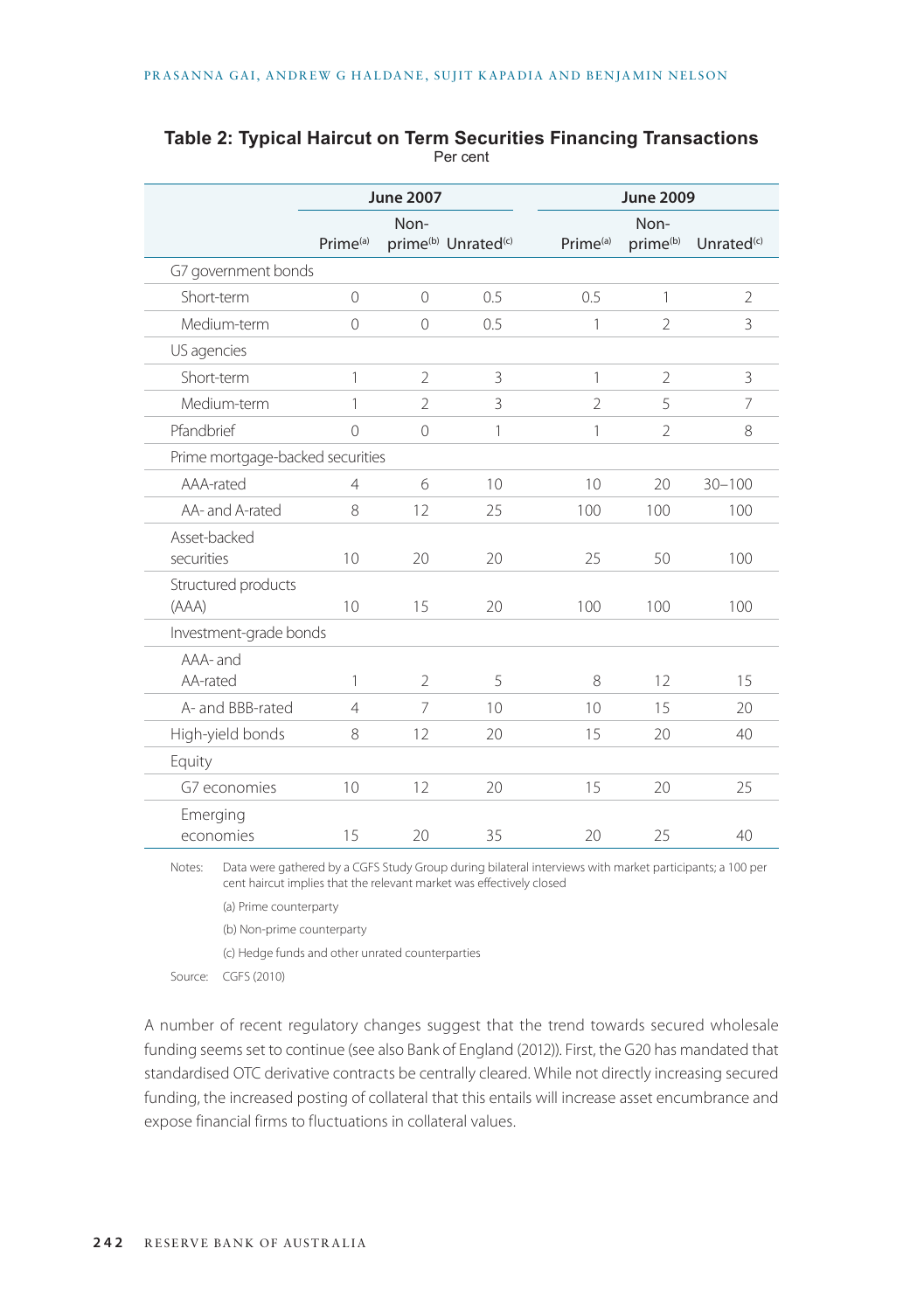Second, covered bonds have preferential regulatory treatment both because they are included as Level 2 assets under the new Liquidity Coverage Ratio of Basel III, and because reforms for insurers under Solvency II will require insurance companies to have less capital against exposure to covered bonds than against unsecured debt with the same issuer. These regulatory rules might serve as an incentive to banks to increase their use of covered bonds.

Third, depositor preference can reduce recovery values for unsecured creditors and, so, make secured funding more attractive to issue. Law in Australia, as well as in the United States and Switzerland, already establishes depositor preference. The European Council has recently agreed to introduce tiered depositor preference into the bank resolution framework. And legislation is being introduced in the United Kingdom to give insured depositors preference above unsecured creditors in a debt workout.

Finally, new crisis resolution frameworks are likely to include a statutory 'bail-in' tool that would allow resolution authorities to write down unsecured debt or convert it to equity when a distressed bank enters resolution. Covered bonds and other forms of secured debt are excluded from writedowns under some frameworks and, while not changing the position of unsecured debtholders in the creditor hierarchy, bail-in makes it more likely that unsecured creditors will suffer losses should a large, complex financial firm fail. At the same time, it should be noted that likely future requirements on systemically important financial institutions to maintain an adequate amount of gone-concern loss-absorbing capacity in resolution (FSB 2013a) should counter some of these tendencies to move away from unsecured debt.

# **3. Analytical Framework**

Our framework is inspired by Morris and Shin (2010) and describes how the *insolvency* and *illiquidity* risks of a financial institution are influenced by the way it funds its business activities. In particular, we highlight how a shift from unsecured to secured funding affects both the level of bank risk and its sensitivity to fluctuations in collateral values. We also distinguish between short-term and long-term secured funding and model 'dashes for collateral' by secured creditors.

### **3.1 Unsecured funding**

The bank's balance sheet takes the simple form in Morris and Shin (2010). On the asset side, the bank holds two assets: cash, *M*, and *Y* units of a risky asset, such as loans or risky securities. The funding for these assets comes from short-term unsecured debt, *D*, and equity, *E*. Accordingly,

$$
M + Y = D + E. \tag{1}
$$

There are three dates,  $\tau = 0$ , 1, 2. Each unit of the risky asset pays a gross amount  $\theta_2$  in date 2, so the bank is solvent at the final date if *ex post* equity is positive, that is

$$
\theta_2 Y + M - D_2 \ge 0,\tag{2}
$$

where  $D_2$  is the date-2 face value of unsecured debt. Equivalently, we can define a critical return or 'solvency point' for the bank:

$$
\theta^{**} \equiv \frac{D_2 - M}{Y}.
$$
\n(3)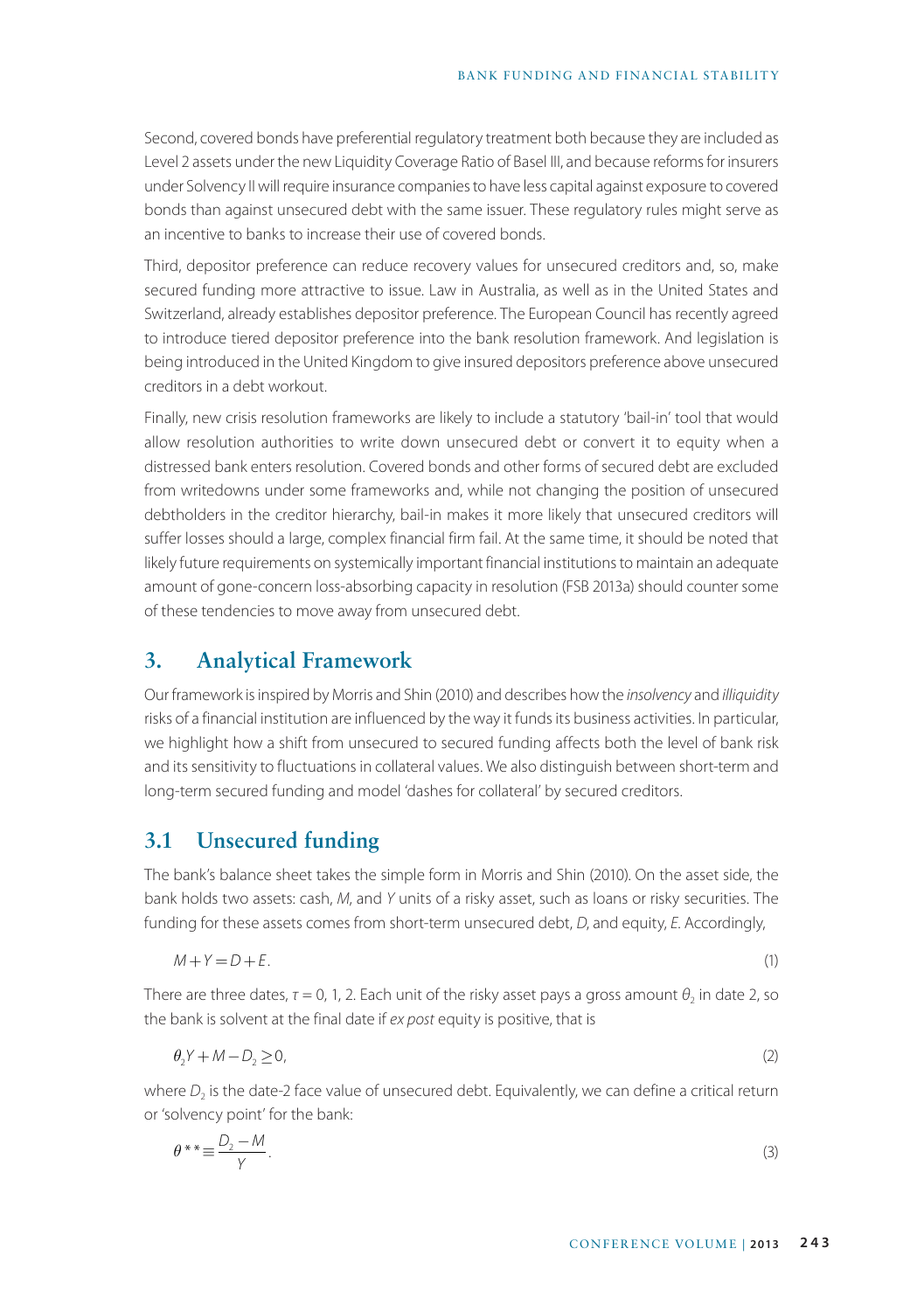We assume that if the bank is insolvent at date 2, i.e.  $\theta_2<\theta^{**}$ , then the bank goes into liquidation and the creditors do not receive any pay-off.

At the interim date, unsecured creditors must decide whether to roll over their lending. The bank can liquidate cash and its holdings of risky assets to service withdrawals by its creditors – cash is liquidated at par, but risky assets fetch an amount *ψ* є [0, 1] when liquidated. The interim resources available to the bank are therefore:

$$
M + \psi Y. \tag{4}
$$

If the proportion of creditors that choose not to roll over their loans is  $\lambda \in [0, 1]$ , the bank fails from a run at the interim date if the debt withdrawn exceeds interim resources. That is:

$$
\lambda \mathcal{D} \ge \mathcal{M} + \psi \mathcal{Y}. \tag{5}
$$

When Equation (5) holds with equality, we can define the bank's 'liquidity ratio', as:

$$
\lambda^* \equiv \frac{M + \psi Y}{D} \tag{6}
$$

As *λ*\* rises, a run is less likely to result in failure. In keeping with the global games literature, we suppose that unsecured creditors believe that the proportion of creditors that do not roll over their loans is uniformly distributed over the interval [0, 1]. If the bank fails because of a run, creditors that do not withdraw receive nothing (zero recovery). Accordingly, each creditor believes that the probability of a run being successful is 1 – *λ*\*.2

We also can relate the solvency point and liquidity ratio to key balance sheet ratios using Equation (1). In particular, dividing through by *Y*,

$$
d = m + (1 - e),\tag{7}
$$

where  $d \equiv \frac{D}{\gamma}$ ,  $m \equiv \frac{M}{\gamma}$ ,  $e \equiv \frac{E}{\gamma}$  reflecting the bank's short-term debt ratio, the cash-asset ratio and the risk-weighted equity ratio (assuming a zero risk-weight on cash and a weight of unity on risky assets). The solvency point can thus be expressed as

$$
\theta^{**} = (r-1)m + r(1-e),
$$
\n(8)

where *r* ≡ *D*<sup>2</sup> */D* is the return on unsecured debt. As *θ\*\** rises, insolvency becomes more likely. So a higher cash-asset ratio, a lower equity ratio, or a higher interest rate all make insolvency more likely.

In a similar vein, the liquidity ratio can be expressed as:

$$
\lambda^* = \frac{m + \psi}{m + (1 - e)}.
$$
\n(9)

A higher equity ratio (and hence less debt financing) makes the bank less likely to suffer from interim liquidity shortages. Note also that the higher the liquidation value of the risky asset, the less likely is a bank run:

$$
\frac{\partial \lambda^*}{\partial \psi} = \frac{1}{m + (1 - e)}.
$$
\n(10)

<sup>2</sup> If the expected value of date-2 returns is  $\theta_1$  at date 1, and creditors observe noisy signals,  $x_i = \theta_1 + \sigma \eta_i$ , with  $\eta_i$  distributed according to some density and *σ* governing the noise, there exists a unique equilibrium threshold signal *x\** above which creditors roll over and below which creditors withdraw. If *θ*<sub>1</sub> is uniform, then a creditor in receipt of signal *x*<sup>\*</sup> has a uniform belief over the proportion of withdrawals.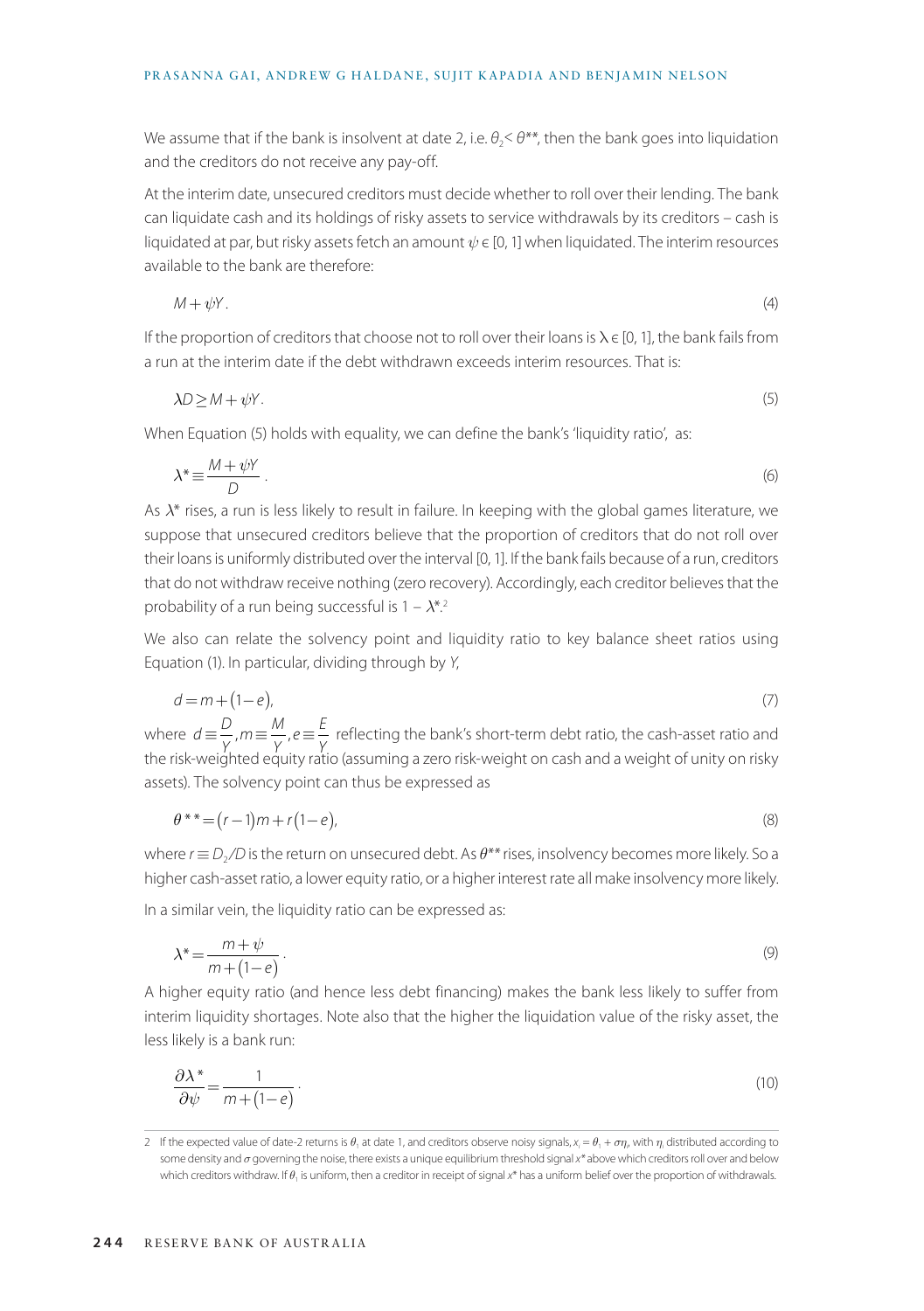What is the risk that the bank fails when it only has recourse to unsecured debt? If the return at date 2 is  $\theta_2$ , let  $\theta_1$  and  $\theta_0$  denote the date-2 returns expected at dates 1 and 0, respectively. And let

$$
\theta_{\tau} = \theta_{\tau-1} + \sigma_{\tau} \varepsilon_{\tau}, \tau = 1, 2,
$$
\n<sup>(11)</sup>

where  $\varepsilon_r \sim \phi_{\tau}$ ,  $\phi_{\tau}$  denotes the densities (with associated cumulative density functions,  $\Phi_{\tau}$ , assumed to be normal) of the zero mean shocks, *ετ*, that are independent across dates. Thus, at the interim period, with date-2 returns expected to be  $\theta_{1}$ , solvency risk is:

$$
N_1(\theta_1) = \Phi_2 \bigg( \frac{\theta^{*} - \theta_1}{\sigma_2} \bigg). \tag{12}
$$

Since the date-1 expectation of returns is a random variable from the perspective of date 0, the insolvency risk at date 0 is:

$$
N_0 = \int_{-\infty}^{\infty} \Phi_2 \left( \frac{\theta^{*} - \theta_1}{\sigma_2} \right) \frac{1}{\sigma_1} \phi_1 \left( \frac{\theta_1 - \theta_0}{\sigma_1} \right) d\theta_1. \tag{13}
$$

Next we define illiquidity risk as follows. At date 1, suppose creditors have an outside option *r\**. If the probability of a run being unsuccessful is *λ\**, and the probability of avoiding insolvency is 1 – *N*1(*θ*1), expected date-2 returns at date 1 must be such that the creditor is indifferent between rolling over and withdrawing. Thus the critical threshold for date-1 expectations about date-2 returns below which a run occurs, *θ*\*, must satisfy:

$$
\lambda^* r[1 - N_1(\theta^*)] = r^* \tag{14}
$$

And so interim illiquidity risk is

$$
\theta^* = \theta^{**} - \sigma_2 \Phi_2^{-1} \left( 1 - \frac{r^*}{r} \frac{1}{\lambda^*} \right) \tag{15}
$$

or

$$
\theta^* = \theta^{**} - \sigma_2 \Phi_2^{-1} \left( 1 - \frac{r^*}{r} \frac{m + (1 - e)}{m + \psi} \right). \tag{16}
$$

Note that when  $\sigma$ <sub>2</sub> > 0, the insolvency and illiquidity points differ in general. In particular:

$$
\theta^* > \theta^{**} \text{ if } -\sigma_2 \Phi_2^{-1} \left( 1 - \frac{r^*}{r} \frac{1}{\lambda^*} \right) > 0 \Leftrightarrow \frac{r^*}{r} \frac{1}{\lambda^*} > \frac{1}{2} \,. \tag{17}
$$

When this is the case, the bank is insolvent for  $\theta_2 < \theta^{**}$ , solvent but illiquid for  $\theta_2 \in [\theta^{**}, \theta^{*}]$ , and solvent and liquid for  $\theta^* < \theta_2$ .

# **3.2 Secured funding**

We now suppose that the bank can also fund itself with long-term secured debt, *S*. The bank's balance sheet now becomes:

$$
M + Y = D + S + E. \tag{18}
$$

Solvency at the final date now requires that

$$
\theta_2 Y + M - D_2 - S_2 \ge 0 \tag{19}
$$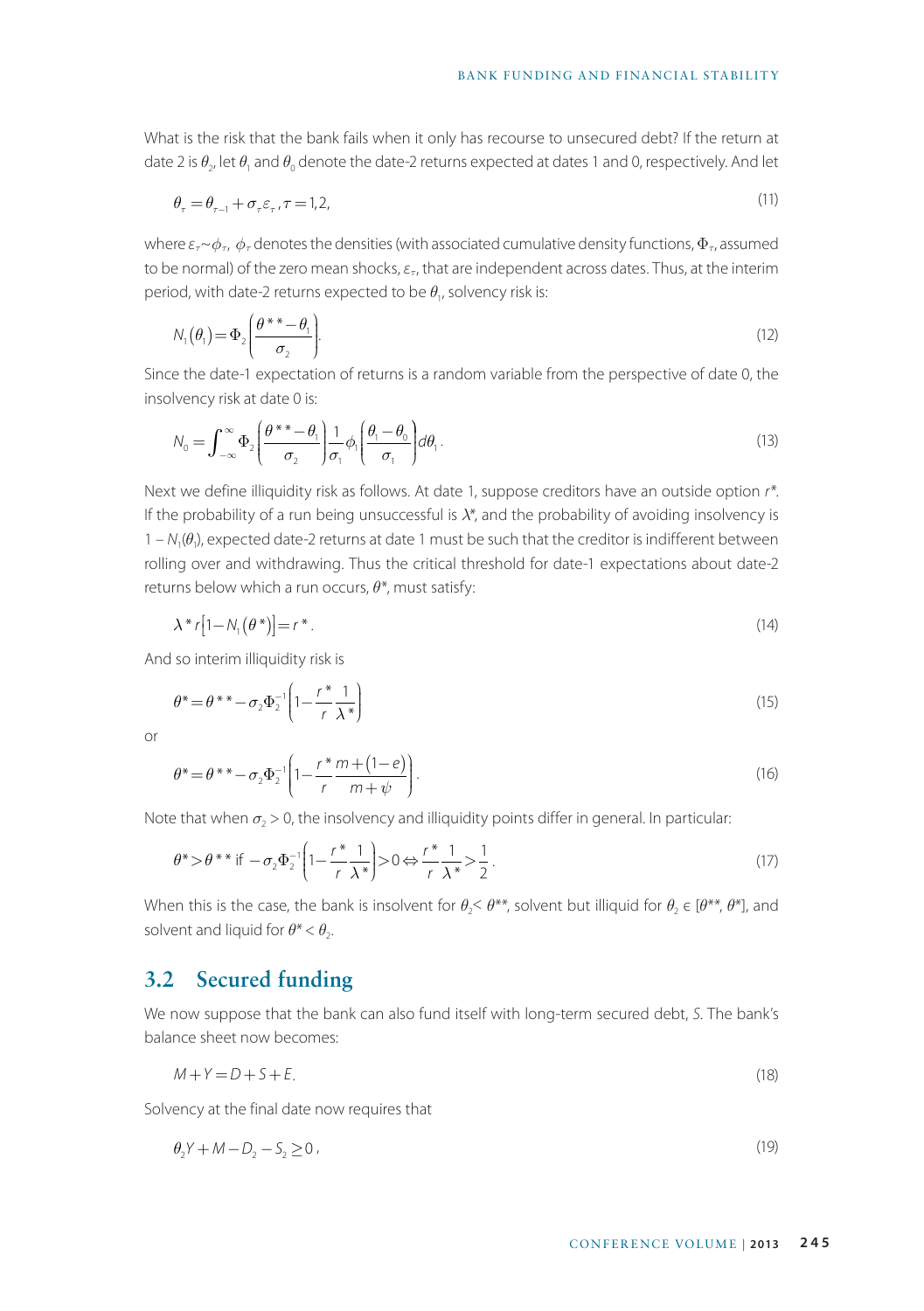where  $S<sub>2</sub>$  is the face value of secured debt in the final period. The solvency point is now:

$$
\theta^* \equiv \frac{D_2 + S_2 - M}{\gamma} \tag{20}
$$

To raise secured debt, the bank pledges a fraction,  $\alpha \in [0, 1]$ , of risky assets to its secured creditors, 'ring-fencing' this fraction from the rest of the bank's balance sheet. We initially treat  $\alpha$  as fixed, returning later to endogenise it. But the extent of the ring-fence can also be thought of as having been determined at date 0, effectively making the debt long term in nature.

A rise in *α* reduces the amount of available collateral that can be liquidated at the interim date to service unsecured withdrawals. The bank fails from a run if

$$
\lambda D \ge M + \psi (1 - \alpha) Y,\tag{21}
$$

since *(1 – α)Y* risky assets are available for liquidation in the interim period. The liquidity ratio thus becomes:

$$
\lambda^* \equiv \frac{M + \psi(1 - \alpha)Y}{D} \,. \tag{22}
$$

As before, we can express the solvency point in terms of the bank's balance sheet ratios, namely

$$
\theta^{**} = (r-1)m + r(1-e) - (r-rs)s,
$$
\n(23)

where  $s \equiv S/Y$  is the secured debt ratio, and  $r_s = S_2/S$  is the return on secured debt. Whenever  $r_s < r$ , i.e. secured debt is relatively cheap, a rise in the secured debt ratio improves solvency by substituting cheap secured funding for more expensive unsecured funding.<sup>3</sup> The liquidity ratio in the presence of secured debt is now:

$$
\lambda^* = \frac{m + \psi(1 - \alpha)}{m - s + (1 - e)}.
$$
\n(24)

The fact that secured debt requires assets to be pledged causes the bank's liquidity position to deteriorate (*λ*\* is decreasing in *α*); but since secured debt is long term, a higher secured debt ratio, *s*, helps to improve the bank's liquidity position by reducing reliance on 'flighty' funding (*λ*\* is increasing in *s*). Our model thus suggests that while long-term secured funding improves bank solvency if secured debt is relatively cheap, the effects on liquidity risk are more ambiguous. While the amount of collateral that is available to service interim withdrawals by unsecured creditors is lowered, the bank's *ex ante* vulnerability to such runs is reduced, since flighty funds are replaced with stable funding.

Note further that:

$$
\frac{\partial \lambda^*}{\partial \psi} = \frac{1 - \alpha}{m - s + (1 - e)}.
$$
\n(25)

Compare this to Equation (10). The sensitivity of the liquidity ratio to risky asset values increases

in the presence of long-term secured debt only when  $\alpha < 1 - \frac{m - s + (1 - e)}{m + (1 - e)}$ 1  $\frac{m - s + (1 - e)}{m + (1 - e)}$ .

The bank becomes more exposed to interim liquidity risk in the presence of long-term secured debt than in the case where it funds using short-term unsecured debt alone and the fraction

<sup>3</sup> The exogenous wedge  $r - r_s > 0$  entails a failure of the Modigliani-Miller theorem; the returns on secured and unsecured debt do not adjust to reflect their relative riskiness. This may reflect, for example, segmentation between the buyers of the two types of claim.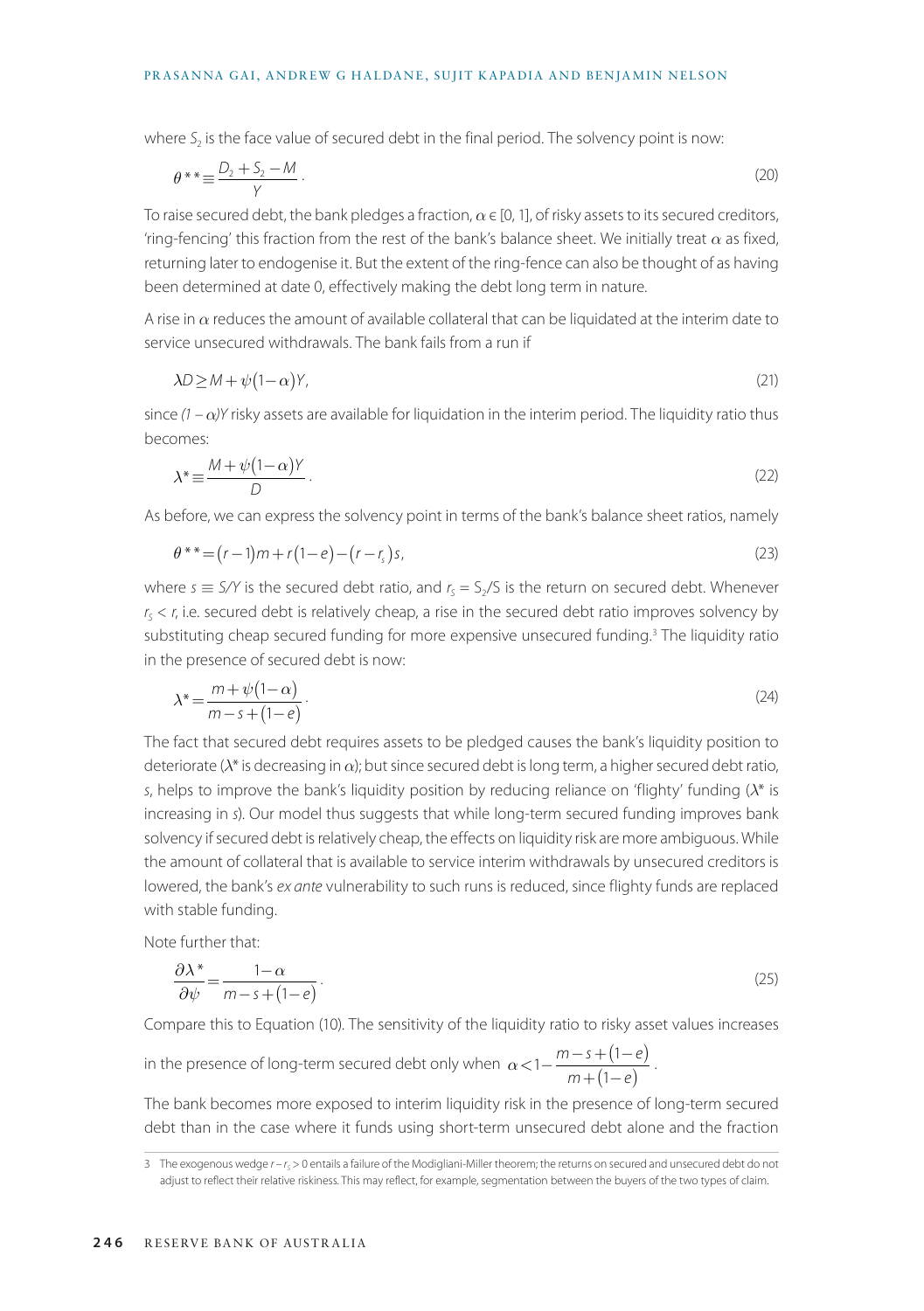of pledged assets is small. To see this, consider the case *α=1*. In this instance, all risky assets are ring-fenced and pledged to secured creditors. So their collateral value is irrelevant from the point of view of unsecured creditors. Liquidity risk rises in a levels sense since  $\lambda^*|_{a=1} < \lambda^*|_{a=0}$ . But because risky assets can never be liquidated to meet withdrawals by unsecured creditors, their liquidity value does not matter for liquidity risk –  $\lambda^*$  becomes independent of  $\psi$  and a potential source of cyclicality is removed.

# **3.3 Endogenous asset encumbrance**

We now allow secured debt to have a more short-term flavour. At the interim date, the probability of an unsecured bank run being successful is 1–*λ*\*. Short-term secured creditors are able to 'dash for collateral' and demand that collateral be posted at the interim date in order to cover themselves against the possibility that the bank may suffer a run and enter resolution. As such, they demand collateral *αY*, which can be used to obtain cash *ψαY*. In the event of a run, expected losses are covered by the liquidation value of pledged assets, that is  $\psi \alpha Y = (1 - \lambda^*)S$ . It follows, therefore, that the fraction of pledged assets needed to support an *ex ante* debt ratio of *s* for a given resale value of collateral  $\psi$  is:

$$
\alpha = \frac{1 - \lambda^*}{\psi} s \tag{26}
$$

In describing the bank's interim liquidity risk, there are now two equations, Equations (24) and (26), in two unknowns *λ*\* and *α*. From Equation (24), a reduction in *ψ* reduces *λ*\*, making a run more likely; and from Equation (26), a reduction in *ψ* increases *α*, which further reduces *λ*\*. Secured debtholders thus endogenously demand that more collateral is posted as interim liquidity declines, compounding the effects of declining asset liquidity on the probability of a bank run by unsecured creditors.

Solving Equations (24) and (26) yields

$$
\lambda^* = \frac{m + \psi - s}{m - 2s + (1 - e)}\tag{27}
$$

and

$$
\alpha^* = \frac{s}{\psi} \times \frac{(1-e)-s-\psi}{m-2s+(1-e)},
$$
\n(28)

which imply that

$$
\frac{\partial \lambda^*}{\partial \psi} = \frac{1}{m - 2s + (1 - e)}.
$$
\n(29)

Comparing Equations (29) and (25), we see that when creditors can scramble for collateral, the probability of a run becoming successful becomes much more sensitive to collateral values than would otherwise be the case. And, compared to the model with unsecured creditors only, Equation (10), the bank's liquidity risk is much more sensitive to collateral values. This is because, with secured debt, the interim resources available to unsecured creditors vary with pledged collateral, and the pledged collateral – in turn – varies with its resale value. Our framework thus highlights the possibility that short-term secured debt can exacerbate the sensitivity of liquidity risk to collateral values.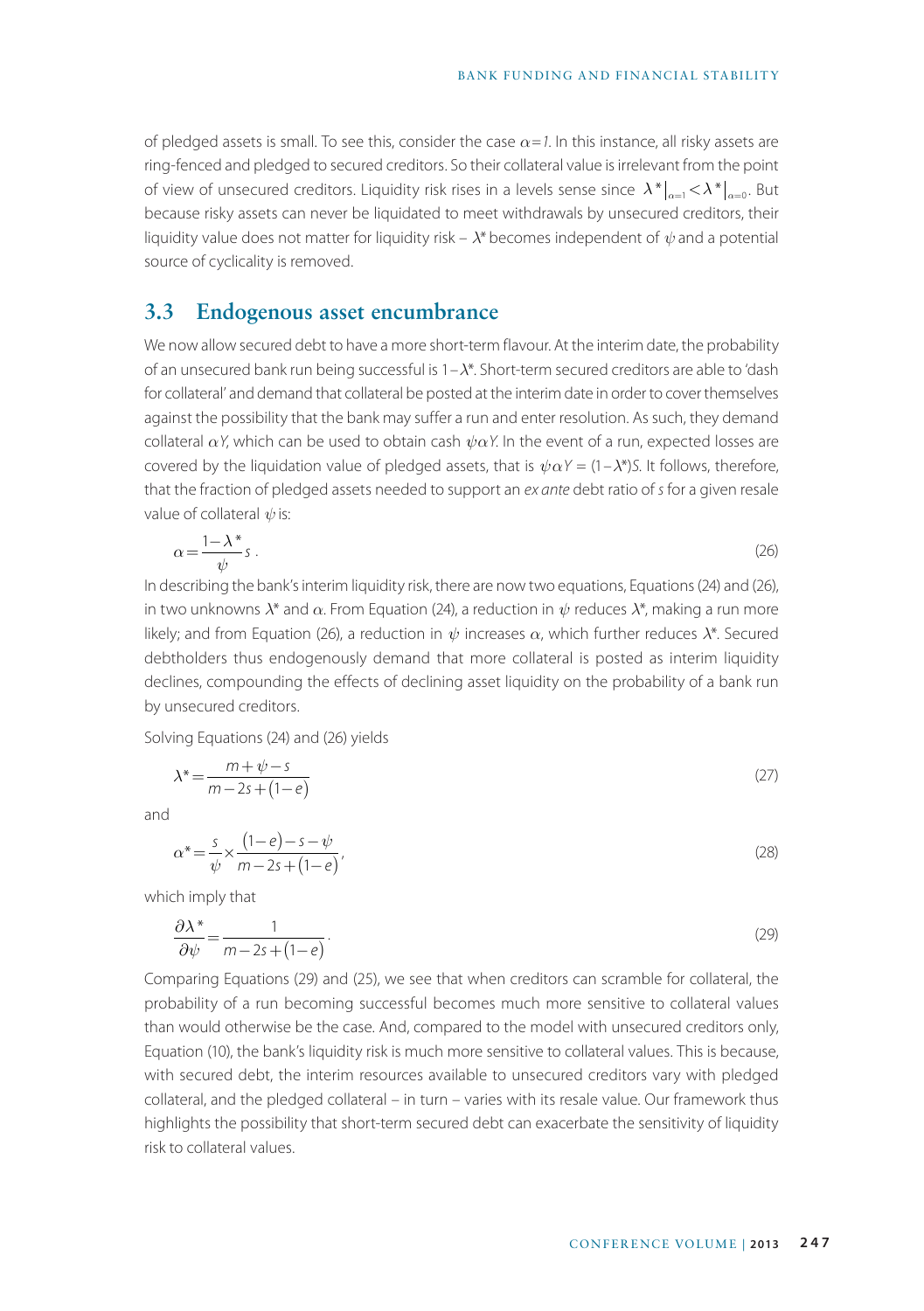Finally, the analysis can be extended to allow for the possibility that secured creditors may also seek to guard themselves against solvency risk. Recall that the probability of the bank being

insolvent, when viewed from a date-1 perspective, is  $N_1(\theta_1) = \Phi_2 \begin{bmatrix} 0 & 0 \\ 0 & 1 \end{bmatrix}$ 2  $(\theta_1) = \Phi_2 \left( \frac{\theta^{*}-\theta}{\sigma_2} \right)$  $\overline{\phantom{a}}$  $\mathcal{I}$ J  $\Phi_2\left[\frac{\theta^{**}-\theta_1}{\sigma_2}\right]$ . So if collateral is demanded in the interim period to cover against both the possibility of a run and insolvency,

$$
\alpha \psi Y = \left| (1 - \lambda) + \lambda \Phi_2 \left( \frac{\theta^{*} - \theta_1}{\sigma_2} \right) \right| S \text{ , so that: }
$$

$$
\alpha = \frac{m + \psi - s}{m - \left\{ 1 + \left[ 1 - \Phi_2 \left( \frac{\theta^{*} - \theta_1}{\sigma_2} \right) \right] \right\} s + (1 - e)}.
$$
(30)

There is now a channel through which solvency risk influences the probability of a run. When the solvency point (*θ\*\**) rises, secured creditors demand more collateral. And there is less cash available at the interim date, worsening the bank's liquidity position (*λ\** falls). The illiquidity threshold in this case is given by:

$$
\theta^* = \theta^{**} - \sigma_2 \Phi_2^{-1} \left( 1 - \frac{r^*}{r} \frac{m - s + (1 - e)}{(m + \psi - s) + \frac{r^*}{r} s} \right).
$$
\n(31)

### **4. Some Policy Implications**

At present, while improving, gaps remain in our knowledge about the true level of asset encumbrance and the risks it poses for banks (Enhanced Disclosure Task Force 2013). There is also a paucity of data surrounding the haircuts applied to collateralised financial transactions. Improved disclosure on asset encumbrance could help improve investors' ability to price debt correctly and enable banks to maintain an appropriate balance between secured and unsecured debt. This underpins the recommendation of the Enhanced Disclosure Task Force that banks should summarise asset encumbrance information in their annual accounts. But in thinking about the form of disclosure, it should be noted that market discipline can very easily give way to excessive reaction by investors in the face of unfavourable news, particularly under conditions of market stress. Our model suggests how unsecured creditors may become more jittery when confronted with the prospect of falling collateral values and expectations that the bank's asset encumbrance might increase.

Our analysis also suggests a role for structural and cyclical macroprudential policy. In terms of structural initiatives, macroprudential regulation that seeks to restrict the share of assets encumbered and limit the types of secured funding could mitigate financial stability risks. Caps on covered bond issuance already exist in some jurisdictions (e.g. Australia, New Zealand and Canada) and range from 4 to 10 per cent of depositor assets. But in other countries, there is uncertainty surrounding asset encumbrance policy, with regulators exercising discretion in setting thresholds. Our results highlight the risks of excessive asset encumbrance, especially if banks do not have sufficient gone-concern loss-absorbing capacity.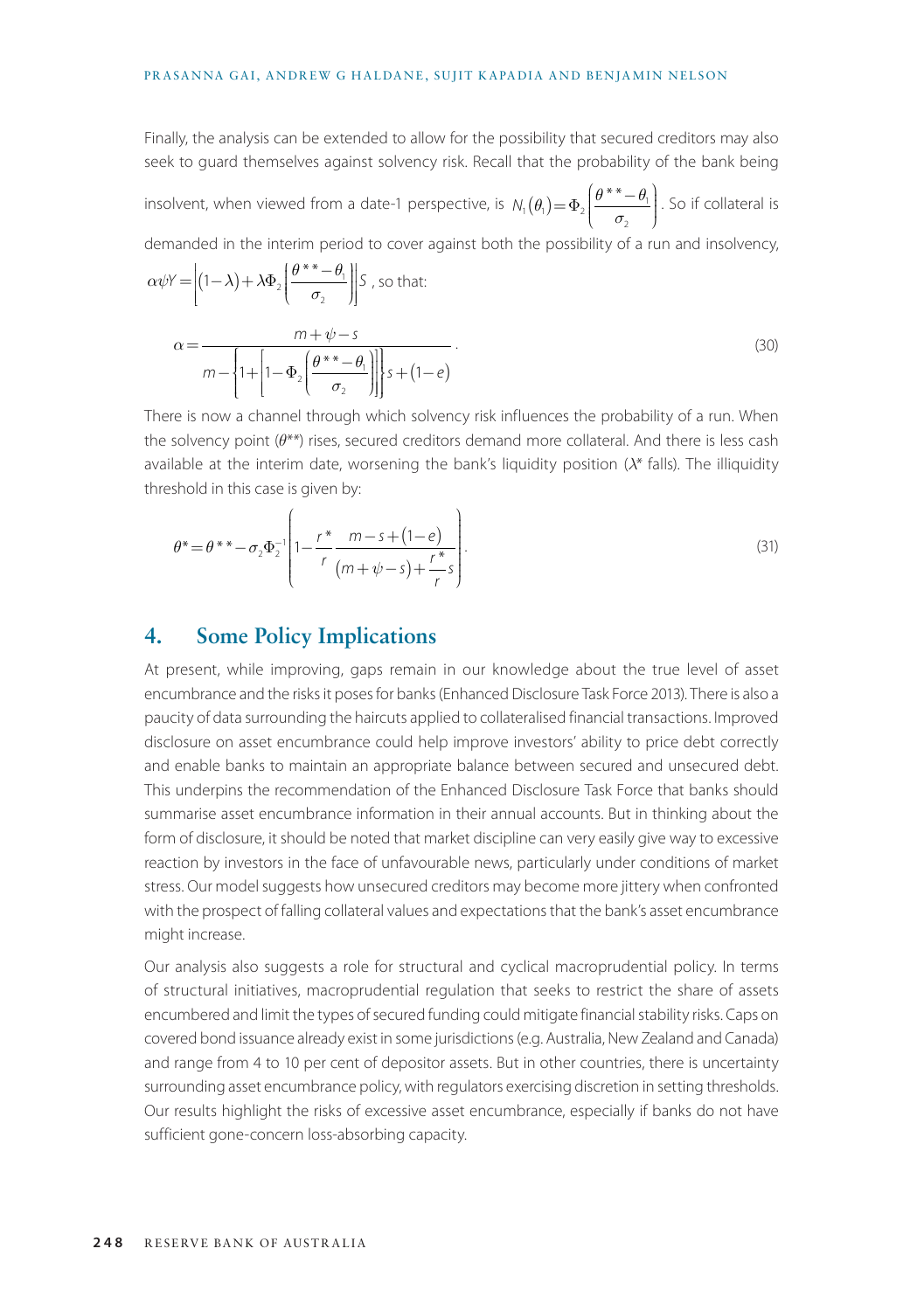Adjusting haircuts on secured financing either by imposing minimum requirements, or by controlling them to mitigate procyclical tendencies, could also promote the resilience of financial institutions. Time-varying liquidity requirements and time-varying risk weights on particular secured financing transactions could also serve a similar purpose. For example, by acting against the endogenous collateral requirements of short-term secured debt holders, a time-varying haircut policy could temper the sensitivity of liquidity risk to collateral values. But such a policy could face trade-offs.

To see the effect of minimum regulatory haircuts, and to capture the spirit of this form of regulation, suppose a regulator intervenes in the setting of collateral requirements for secured transactions. In particular, let the regulator mandate that haircuts on secured debt be set to *h* so as to guard against particularly severe outturns for asset prices, *ψ*. Denote the 'stressed' value of asset prices for the purpose of setting regulatory haircuts to be  $\psi < \psi$ , such that secured transactions must occur with levels of collateralisation governed by:4

$$
\alpha Y \min(\psi, \psi) = (1 - \lambda) S. \tag{32}
$$

Analogously to Equation (26), the level of encumbrance is then:

$$
\alpha = \frac{1 - \lambda}{\min(\psi, \psi)} s. \tag{33}
$$

To see how this relates to the 'haircut' *h* in the secured transaction, define

$$
h \equiv \frac{\alpha \psi Y - (1 - \lambda) S}{\alpha \psi Y},
$$
\n(34)

that is the haircut is akin to the inverse of leverage permitted by the regulator in secured funding transactions. Using the modified value of  $\alpha$  in Equation (33), this gives the haircut as:

$$
h = 1 - \left(\frac{\min(\underline{\psi}, \psi)}{\psi}\right). \tag{35}
$$

When the regulator allows secured transactions to occur at market prices, min $(\psi, \psi) = \psi$  and the haircut is zero. Equivalently, insisting on a positive haircut requires that secured transactions occur at implicitly more 'conservative' asset valuations than the market price whenever  $\big[\underline{\psi},\psi\big]$  . Į ļ

This gives rise to an interesting trade-off. From Equation (33), it is clear that the level of encumbrance,  $\alpha$ , rises as  $\psi$  falls, for  $\psi \langle \psi \rangle$ . In turn, this gives a liquidity threshold of:

$$
\lambda^* = \frac{m + \min(\psi, \psi) - s}{m - 2s + (1 - e)}.
$$
\n(36)

When the regulator reduces  $\psi$ , or sets more conservative haircuts, the liquidity position of the bank deteriorates if  $\psi \! < \! \psi$  in a narrow sense because the bank is forced to pledge more collateral to secured creditors. But at the same time, there opens up a region for asset prices,  $[\psi,\psi]$ , over  $\overline{\phantom{a}}$ ļ which changes in the market value of collateral *ψ* have no effect on the bank's liquidity position. Asset prices could fall to some level,  $\psi + \varepsilon$ ,  $\varepsilon > 0$ , without affecting encumbrance and therefore liquidity.

In other words, haircut policy reduces the *sensitivity* of the bank's liquidity position to variation in asset prices over some range. The imposition of minimum haircut requirements can thus reduce

<sup>4</sup> The analysis would extend to the case in which secured creditors also guard against solvency risk.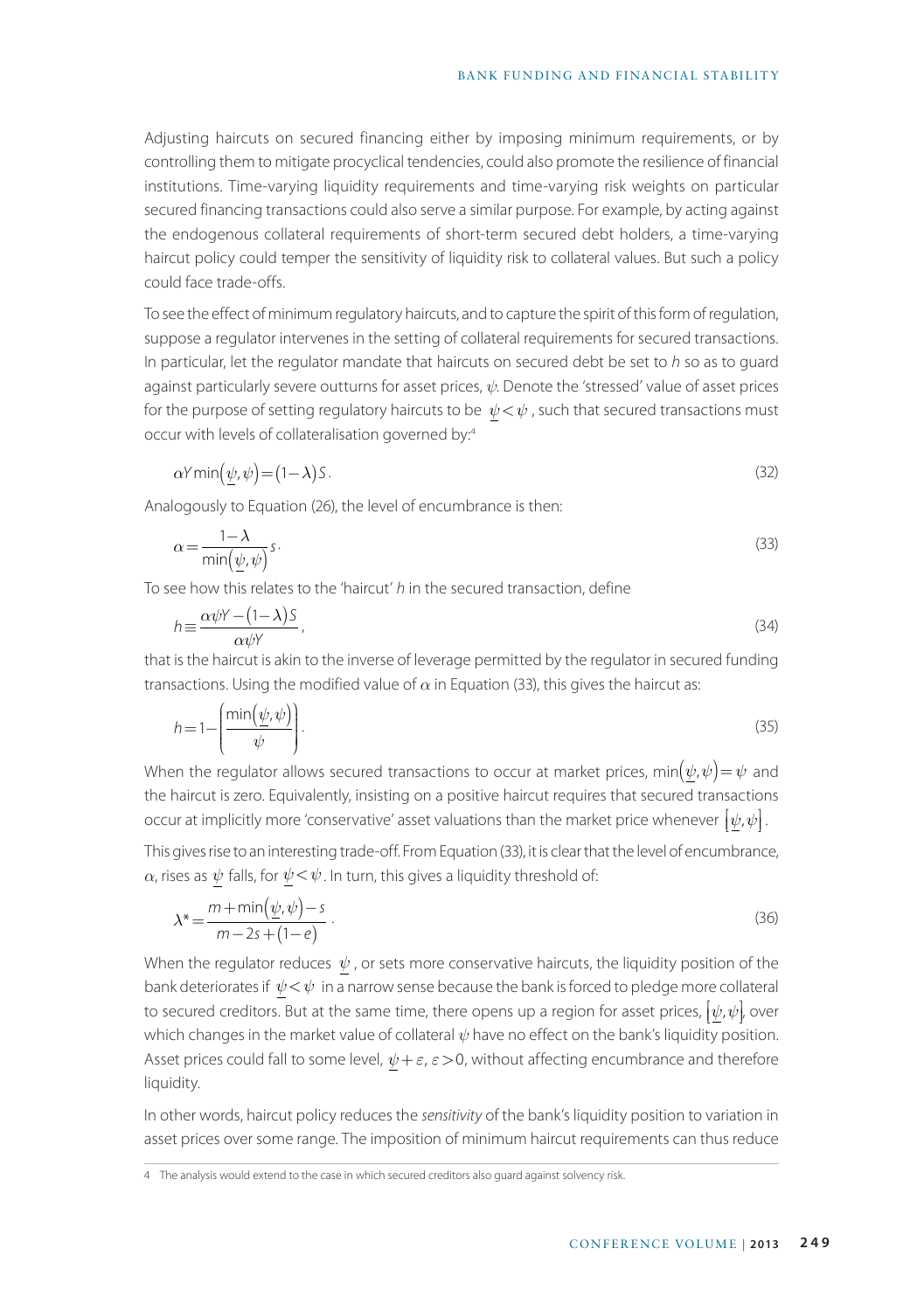the procyclical fluctuations generated by secured debt, with any narrow increase in liquidity risk arising from greater over-collateralisation potentially being dealt with by other regulatory tools (e.g. liquidity requirements). This is one of the key underpinnings of the recent international proposals to stipulate a framework of numerical haircut floors for certain securities financing transactions (FSB 2013b). Time-varying haircut policies have also been floated as an additional possibility to combat procyclicality (Bank of England 2011). Investigating such policies in this setting is an interesting question we plan to address in future research.

Our analysis makes a number of stark modelling assumptions to highlight some of the central trade-offs entailed in collateralised borrowing. Although our results are suggestive, there is clearly considerable scope to generalise – and endogenise – several features of the framework. Embedding the model in a system context and explicitly linking the fire sale price of the collateral asset to the state of the business cycle would materially enhance our understanding of the policy alternatives. We intend to explore these themes further in future research.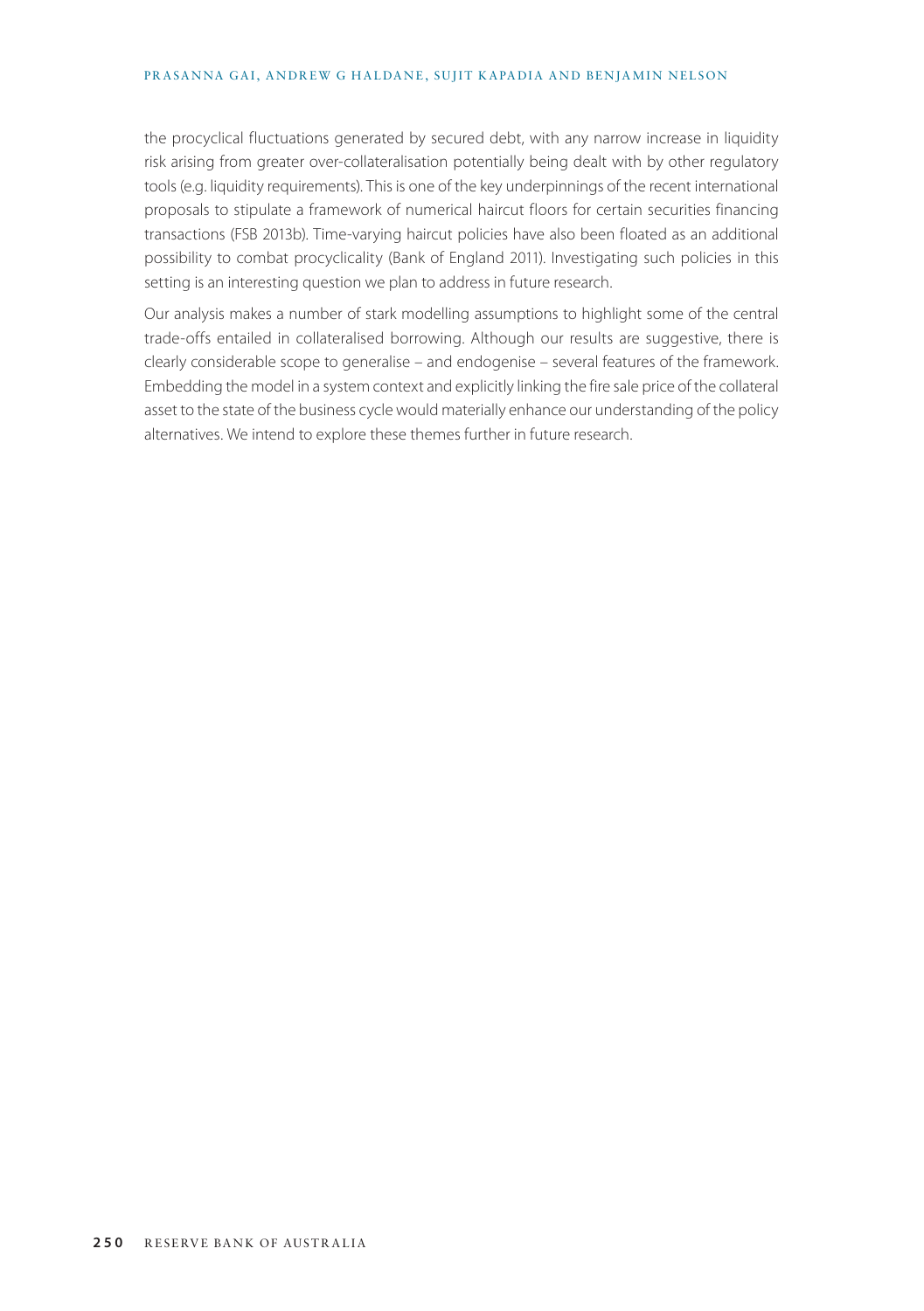### **References**

**Adrian T and HS Shin (2010),** 'Liquidity and Leverage', *Journal of Financial Intermediation*, 19(3), pp 418–437.

**Anand K, J Chapman and P Gai (2012),** 'Covered Bonds, Core Markets, and Financial Stability', Humboldt University, Collaborative Research Center, SFB 649 Discussion Paper 2012-065.

**Bank of England (2011),** 'Instruments of Macroprudential Policy', Discussion Paper, December.

**Bank of England (2012),** '3 Medium-Term Risks to Financial Stability', in *Financial Stability Report*, 31, pp 30–46.

**Brunnermeier MK and LH Pedersen (2009),** 'Market Liquidity and Funding Liquidity', *The Review of Financial Studies*, 22(6), pp 2201–2238.

**CGFS (Committee on the Global Financial System) (2010),** *The Role of Margin Requirements and Haircuts in Procyclicality*, CGFS Papers No 36, Bank for International Settlements, Basel.

**CGFS (2013),** *As*s*et Encumbrance, Financial Reform and the Demand for Collateral Assets*, CGFS Papers No 49, Bank for International Settlements, Basel.

**Enhanced Disclosure Task Force (2013),** 'Progress Report on the Level and Quality of the Implementation of "Enhancing the Risk Disclosures of Banks"', 21 August.

**Fransolet L and G Maraffino (2012),** 'The 3y LTROs: Who and Why?', *Global Rates Weekly*, Barclays Capital, 2 March, pp 20–22

**FSB (Financial Stability Board) (2013a),** 'Progress and Next Steps Towards Ending "Too-Big-To-Fail" (TBTF)', Report of the Financial Stability Board to the G-20, 2 September.

**FSB (2013b),** 'Strengthening Oversight and Regulation of Shadow Banking: Policy Framework for Addressing Shadow Banking Risks in Securities Lending and Repos', 29 August.

**Gai P, A Haldane and S Kapadia (2011),** 'Complexity, Concentration and Contagion', *Journal of Monetary Economics*, 58(5), pp 453–470.

**Geanakoplos J (2010),** 'Solving the Present Crisis and Managing the Leverage Cycle', Federal Reserve Bank of New York *Economic Policy Review*, 16(1), pp 101–131.

**Gorton G and A Metrick (2010),** 'Haircuts', Federal Reserve Bank of St. Louis *Review*, 92(6), pp 507–519.

**Haldane A (2012),** 'Financial Arms Races', Speech at the Institute for New Economic Thinking, The Centre for International Governance Innovation, and the Mercator Research Institute on Global Commons and Climate Change Third Annual Plenary Conference 'Paradigm Lost: Rethinking Economics and Politics', Berlin, 12–15 April.

**Harrison M and S Samuels (2012),** 'Over Promising? Encumbrance at European Banks', *Equity Research*, Barclays Capital, 8 March.

**Juks R (2012),** 'Asset Encumbrance and its Relevance for Financial Stability', *Sveriges Riksbank Economic Review*, 2012(3), pp 67–89.

**Krishnamurthy A (2010),** 'How Debt Markets have Malfunctioned in the Crisis', *The Journal of Economic Perspectives*, 24(1), pp 3–28.

**Morris S and HS Shin (2003),** 'Global Games: Theory and Applications', in M Dewatripont, LP Hansen and SJ Turnovsky (eds), *Advances in Economics and Econometrics: Theory and Applications, Eighth World Congress*, Econometric Society Monographs, Cambridge University Press, Cambridge, pp 56–114.